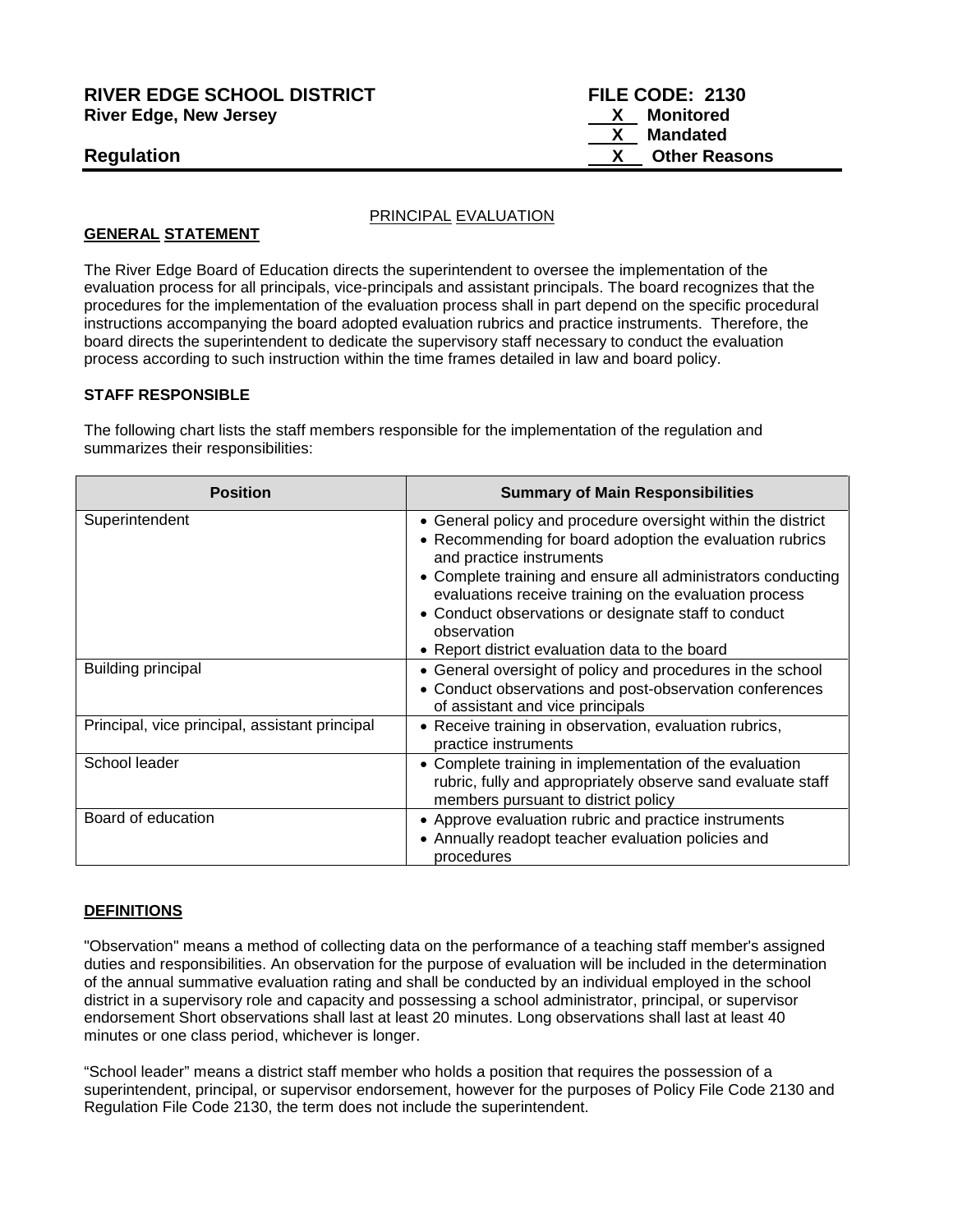"Student growth objective" means an academic goal that teachers and evaluators set for groups of students.

"Student growth percentile" means a specific metric for measuring individual student progress on statewide assessments by tracking how much a student's test scores have changed relative to other students Statewide with similar scores in previous years.

"Supervisor" means an appropriately certified teaching staff member, as defined in N.J.S.A. 18A:1-1, or superintendent employed in the school district in a supervisory role and capacity, and possessing a school administrator, principal, or supervisor endorsement.

"Teacher" means a teaching staff member who holds the appropriate standard, provisional, or emergency instructional certificate issued by the State Board of Examiners and is assigned a class roster of students for at least one particular course.

"Teaching staff member" means a member of the professional staff of any district or regional board of education, or any county vocational school district board of education, holding office, position, or employment of such character that the qualifications for such office, position, or employment require him or her to hold a valid, effective, and appropriate standard, provisional, or emergency certificate issued by the State Board of **Examiners** 

### **PROCEDURES**

As part of the evaluation rubric, the board shall approve and adopt a principal practice evaluation instrument that appears on an approved list provided by the Department of Education or shall obtain Commissioner approval to implement a district evaluation instrument.

Annually and in sufficient time for the superintendent to seek Commissioner approval by June 1, the superintendent shall recommend to the board for adoption, principal, assistant principal, and vice-principal evaluation rubrics that meet the following minimum standards (N.J.S.A. 18A:6-123):

- A. Four defined annual ratings: ineffective, partially effective, effective, and highly effective;
- B. The evaluation rubric must be partially based on multiple objective measures of student learning that assess student growth from one year's measure to the next year's measure;
- C. The district may determine the methods for measuring student growth, in grades in which a state test is not required;
- D. Multiple measures of practice and student learning are used in conjunction with professional standards of practice using a comprehensive evaluation process in rating effectiveness with specific measures and implementation processes;
- E. Standardized assessments shall be used as a measure of student progress but shall not be the predominant factor in the overall evaluation of a teacher;
- F. The rubric is based on the professional standards for that employee;
- G. The performance measures used in the rubric are linked to student achievement;
- H. The employee receives multiple observations during the school year which shall be used in evaluating the employee;
- I. At each observation of a teacher, either the principal, his or her designee who is employed by the district in a supervisory role and capacity, and who possesses a school administrator certificate, principal certificate, or supervisor certificate, the vice-principal, or the assistant principal shall be present. The staff member who will be observing shall receive training on the use of the teaching practice observation instrument. The training shall be completed before the evaluator conducts the observation;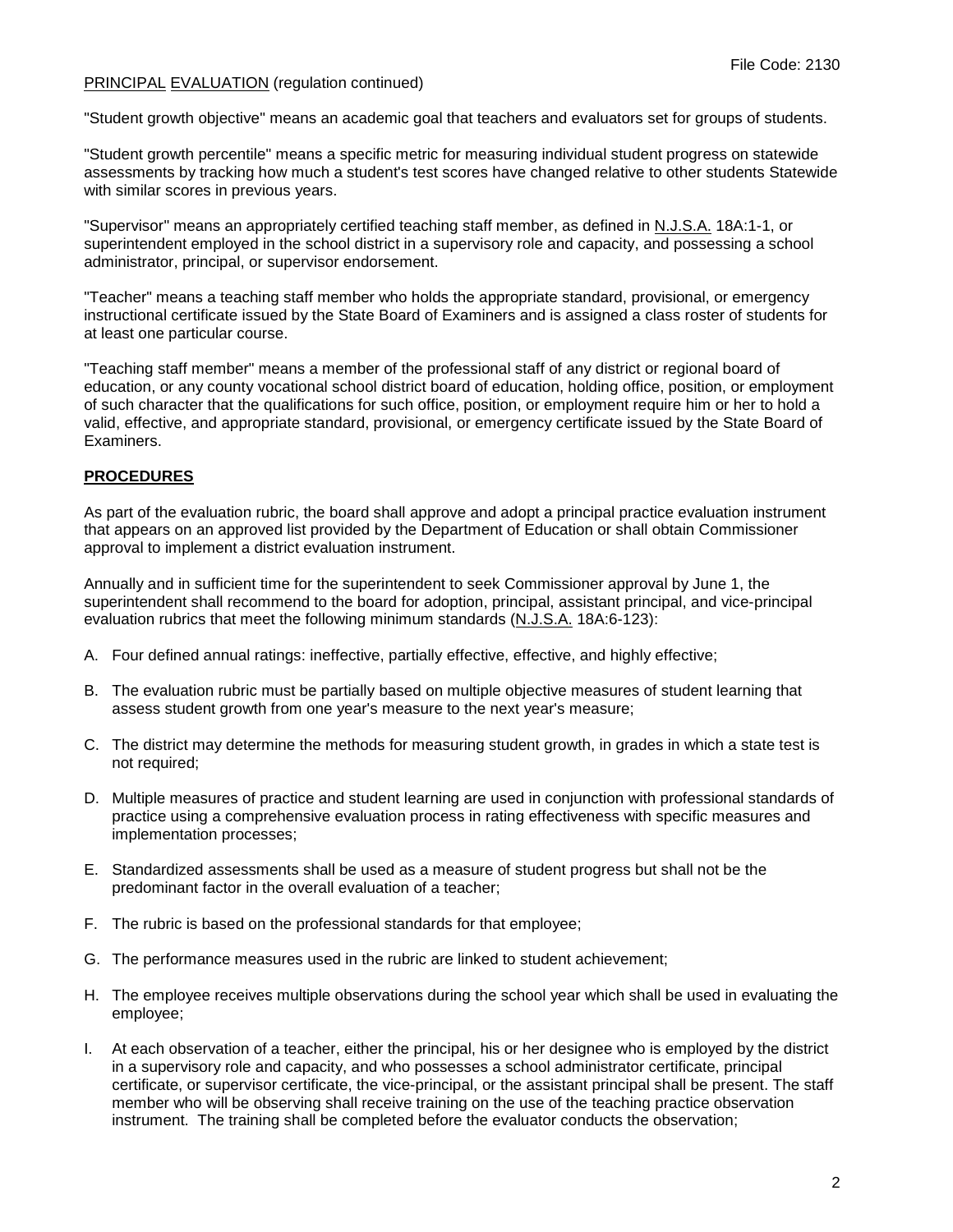- J. An opportunity for the employee to improve his or her effectiveness from evaluation feedback;
- K. Guidelines regarding training and the demonstration of competence on the evaluation system to support its implementation;
- L. A process for ongoing monitoring and calibration of the observers to ensure that the observation protocols are being implemented correctly and consistently;
- M. A performance framework, associated evaluation tools, and observation protocols, including training and observer calibration resources;
- N. A process for a school district to obtain the approval of the commissioner to utilize other evaluation tools;
- O. A process for ensuring that the results of the evaluation help to inform instructional development; and
- P. The superintendent shall ensure that the Board approved evaluation rubric is filed with the Commissioner of Education on or before June 1 of each school year.

#### **Training**

The superintendent shall ensure that all principals, vice principals, assistant principals and supervisors receive the required training detailed in board policies 2130 Principal Evaluation and 4116 Evaluation of Teaching Staff Members.

The superintendent is directed to:

- A. Complete annual training on the evaluation rubric for all principals being evaluated in the school district. Training shall include all evaluation rubric components including detailed descriptions of student achievement components, and all aspects of the principal practice and principal observation components of the evaluation instruments. Such training shall be completed before the superintendent conducts his or her first observation;
- B. Complete training on the educator practice instruments for the evaluation of teaching staff members;
- C. Complete annual updates and/or refresher training on the educator practice instruments for the purpose of increasing accuracy and consistency among observations;
- D. Annually, the superintendent shall certify to the Department of Education that all supervisors of teaching staff members who are utilizing educator practice instruments have completed training on the instrument and its application and have demonstrated competency in applying the educator practice instruments.

The superintendent is further directed to:

- E. Establish a training program that includes instruction on each component of the Commissioner approved evaluation rubric for all principal, assistant principal, and vice-principal who are being evaluated, with more comprehensive training for any principal, assistant principal, and vice-principal who is being evaluated for the first time. The training shall include detailed descriptions of all evaluation rubric components including detailed descriptions of student achievement measures, principal practice and principal observations;
- F. Provide training on the Commissioner approved principal practice instrument for any supervisor who will conduct observations for the purpose of evaluating teaching staff members. Training must be completed before the supervisor conducts his or her first observation for the purpose of evaluation;
- G. Annually provide updates and refreshers on the approved educator practice instruments for each supervisor who will observe educator practice for the purpose of increasing accuracy and consistency among observers;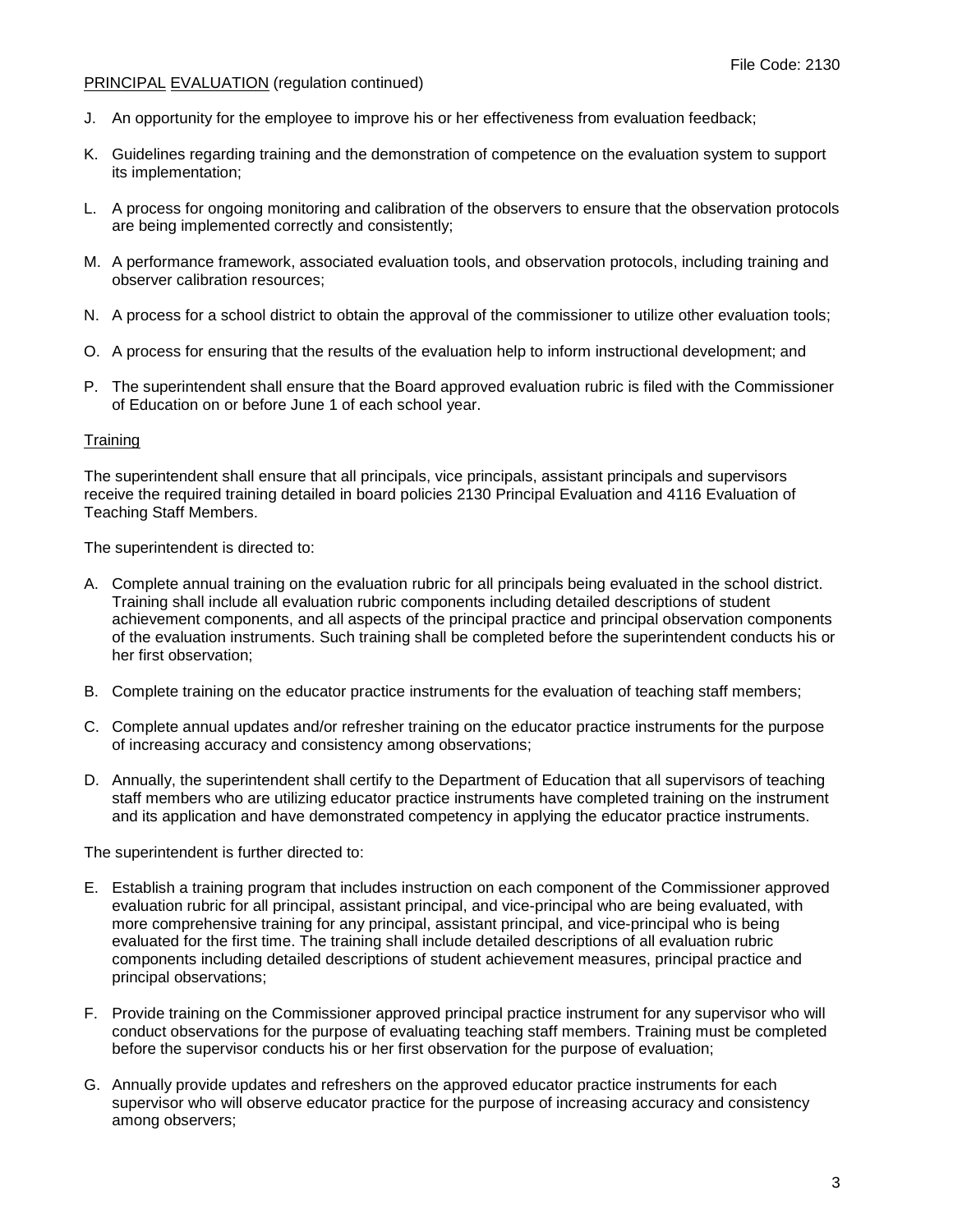- H. Annually require each supervisor who will conduct observations for the purpose of evaluation of a teacher to complete two co-observations during the academic year:
	- 1. Co-observers shall use the co-observation to promote accuracy in scoring, and to continually train themselves on the instrument;
	- 2. A co-observation shall count as one required observation for the purpose of evaluation pursuant to N.J.A.C. 6A:10-4.4, as long as the observer meets the requirements set forth in N.J.A.C. 6A:10-4.3 and 4.4.

The superintendent shall notify all teaching staff members of the adopted policies and procedures by October 1 of each academic year. The board shall also ensure that the superintendent notifies newly hired staff of the evaluation policies and procedures within the first ten days of employment and that all teaching staff members are notified of any revisions to policy or procedure within ten days of adoption or issuance.

#### Measurements of the Principal Evaluation Rubric

- A. Measures of student achievement (N.J.A.C. 6A:10-5.2) shall be used to determine impact on student learning and the approved principal evaluation rubric shall include the following student achievement components:
	- 1. The school-wide student growth percentile, where applicable, of all students assigned to the principal;
	- 2. The average of the student growth objective scores of every teacher assigned to the principal; and
	- 3. Administrator goals set by principals, vice principals, and assistant principals in consultation with their supervisor which shall be specific and measurable, based on student growth and/or achievement data.
- B. Measures of principal practice based on performance observation conducted and calculated according to the district's Commissioner approved principal practice instrument.

Each measure shall be converted to a percentage weight so all measures make up 100 percent of the evaluation rubric. By April 15 prior to each school year the evaluation rubric shall apply. The Department of Education shall provide on its website the required percentage weight of each measure. All components shall be worth the percentage weights or fall within the ranges specified in law.

## Student Growth Percentiles

The schoolwide student growth percentile score shall be included in the annual summative rating of principals, assistant principals, and vice principals who are assigned to a school as of October 15 and who are employed in schools where student growth percentiles are available for students in one or more grades. If a principal, assistant principal, or vice principal is employed in more than one school, the superintendent shall assign to the administrator, as appropriate, the schoolwide student growth percentile from one school and shall notify the administrator at the beginning of the school year of the school student growth percentile assignment.

The New Jersey Department of Education shall calculate the schoolwide student growth percentile for principals, assistant principals, and vice principals.

## Average Student Growth Objective Scores

The average student growth objective (SGO) scores of all teachers, as described in law and board policy and regulation (N.J.A.C. 6A:10-4.2(e); (see 4116 Teacher Evaluation, policy and regulation for more specific information on SGO) shall be a component of the principal's annual summative rating. The average student growth objective scores for assistant principals or vice principals shall be determined according to the following procedures:

A. The principal, in consultation with the assistant principal or vice principal, shall determine prior to the start of the year, which teachers, if not all teachers in the school, shall be linked to the assistant principal and vice principal's average student growth objective score;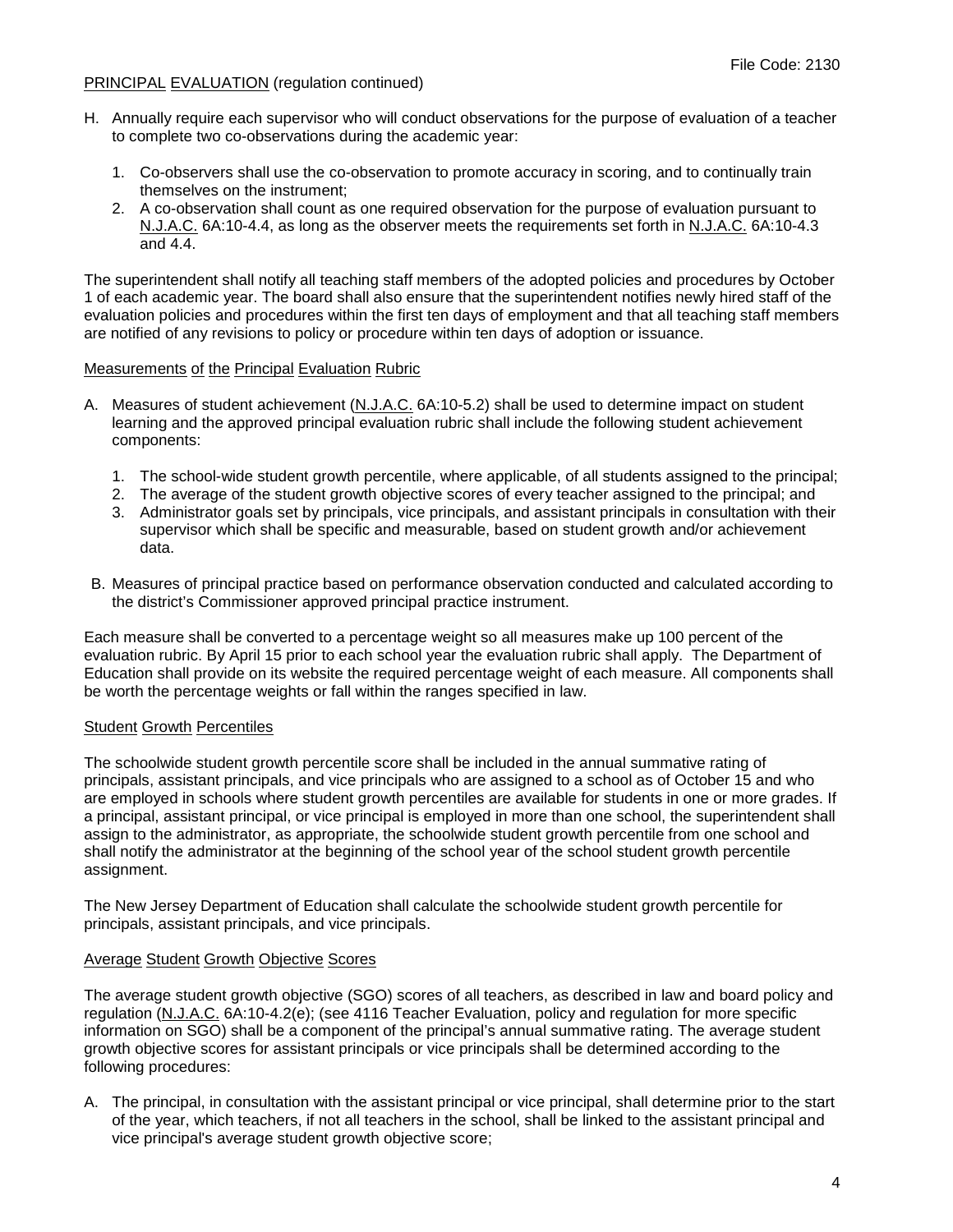B. If the assistant principal or vice principal does not agree with the list of teachers linked to his or her name for the purposes of this measurement, the principal shall make the final determination.

## **Goals**

Administrator goals for principals, assistant principals, or vice-principals shall be developed and measured according to the following procedures:

- A. The superintendent shall determine for all principals, assistant principals, or vice principals, the number of required administrator goals which shall reflect the achievement of a significant number of students within the school and shall include at least one goal and no more than four goals;
- B. Principals, assistant principals, or vice-principals shall develop in consultation with their supervisor, each administrator goal;
- C. Vice principals and assistant principals shall set goals specific to his or her job description or adopt the same goals as his or her principal. If the principal, assistant principal, or vice principal and his or her supervisor do not agree upon the administrator goal score, the principal, assistant principal, or vice principal's supervisor shall make the final determination;
- D. Administrator goals and the criteria for assessing performance based on those objectives shall be determined, recorded, and retained by the principal, vice principal, or assistant principal and his or her designated supervisor by October 31 of each academic year, or within 20 work days of the principal, vice principal, or assistant principal's start date if he or she begins work after October 1;
- E. The administrator goal score shall be calculated by the designated supervisor of the principal, vice principal, or assistant principal. The principal, vice principal, or assistant principal's administrator goal score, if available, shall be discussed at his or her annual summary conference and recorded in his or her personnel file;
- F. If an administrator goal score was the sole cause for an ineffective or partially effective summative rating for the 2013-2014 academic year, the principal, vice principal, or assistant principal may, within 15 school days of receiving the summative rating, appeal to his or her superintendent or designee;
	- 1. Within 15 school days of receiving the appeal, the superintendent or designee shall notify the principal, vice principal, or assistant principal of the decision;
	- 2. If the superintendent or designee agrees the administrator goal score was the sole cause for an ineffective or partially effective summative rating, the administrator goal score weight shall be adjusted to equal one percent and the practice instrument score weight shall be increased accordingly;
	- 3. Any decision of the superintendent with regard to reconsidering the annual summative rating in accordance with this provision may be appealed directly to the Commissioner no later than 15 school days following the superintendent's or designee's decision notification to the principal, vice principal, or assistant principal;
	- 4. The Commissioner shall review whether the annual summative rating was directly and numerically caused by the administrator goal score and may decide the matter on a summary basis;
- G. The superintendent shall remove a teacher's student growth objective score from the principal's, viceprincipal's, or assistant principal's final average student growth objective score for the academic year and adjust the annual summative rating accordingly if:
	- 1. A principal's, vice-principal's, or assistant principal's average student growth objective academic year included a teacher's student growth objective that was successfully appealed according to N.J.A.C. 6A:10-4.2(f); and
	- 2. Failure to remove the score would cause the principal's, vice-principal's, or assistant principal's annual summative rating to be ineffective or partially effective.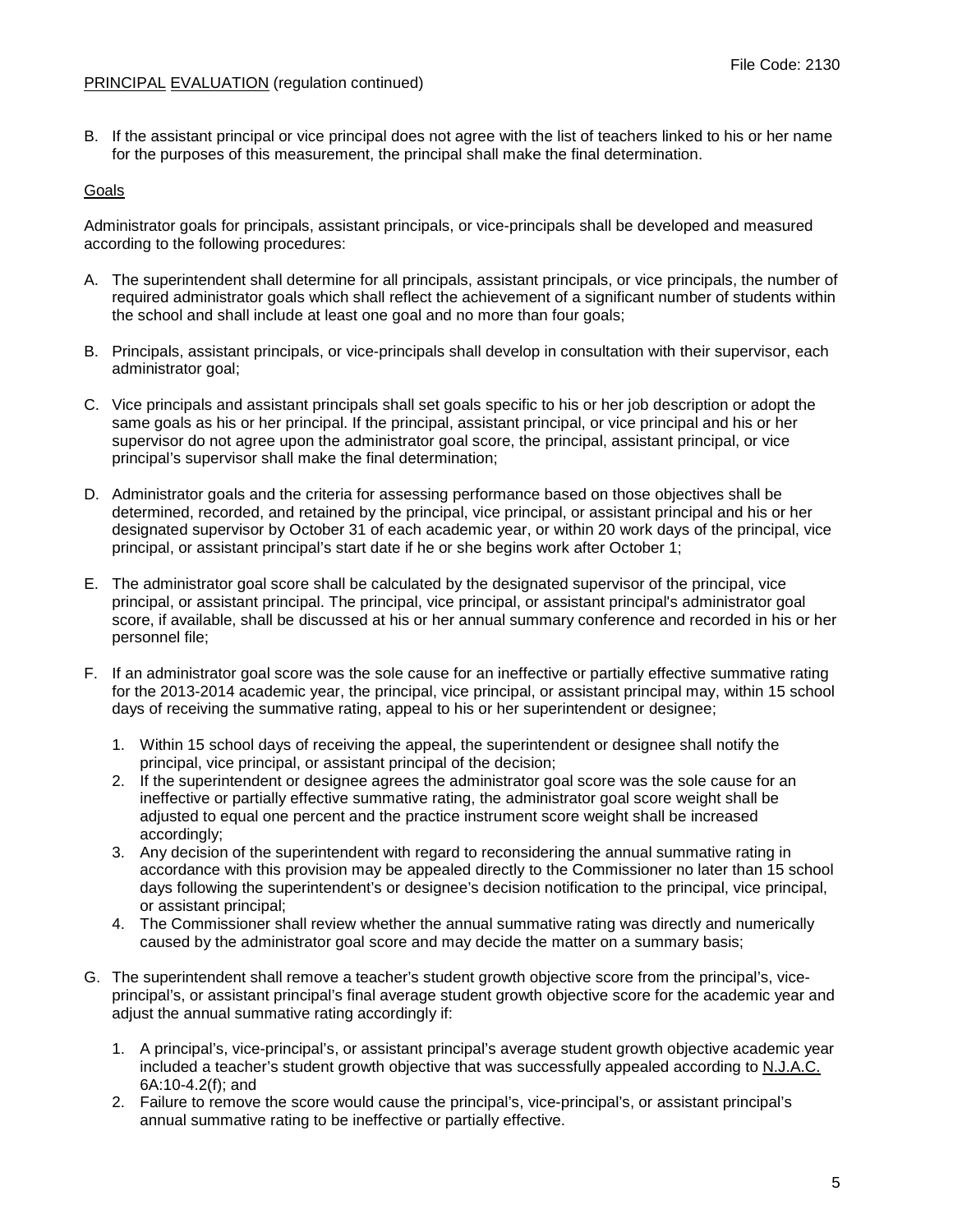#### Measures of Principal Practice

- A. Measures of principal practice (N.J.A.C. 6A:10-5.3) shall be included in the approved rubric and must include the following components:
	- 1. A measure determined through a Commissioner-approved principal practice instrument; and
	- 2. A leadership measure determined through the Department-created leadership rubric;
- B. Principal practice component rating shall be based on the measurement of the principal, assistant principal, or vice principal's performance according to the school district's Commissioner-approved principal practice instrument. Observations pursuant to N.J.A.C. 6A:10-5.4 shall be used as one form of evidence for this measurement;
- C. Leadership practice shall be determined by a score on a leadership rubric, which will assess the principal, vice-principal, or assistant principal's ability to improve student achievement and teaching staff member effectiveness through identified leader behaviors. The rubric will be posted on the Department of Education's website and annually maintained.

#### Principal, Assistant Principal, and Vice Principal Observations

The superintendent, or his or her designee, shall conduct observations for the evaluation of principals.

A principal, or a superintendent or his or her designee, shall conduct observations for the evaluation of assistant principals and vice principals.

For the purpose of collecting data for the evaluation of a principal, assistant principal, or vice principal, an observation may include, but is not limited to: building walk-through, staff meeting observation, parent conference observation, or case study analysis of a significant student issue.

Each tenured principal, assistant principal, and vice principal shall be observed at least two times during each school year. Each nontenured principal, assistant principal, and vice principal shall be observed at least three times during each school year, as required by N.J.S.A. 18A:27-3.1. During the first year of employment, the three required observations shall be completed by April 30. The number of required observations shall be prorated if the principal, assistant principal or vice principal has been employed for less than one academic year on April 30.

Each evaluation shall followed by a post-observation conference between the principal, assistant principal or vice principal and his or her superiors in order to determine whether recommend re-employment, identify any deficiencies, extend assistance for their correction and improve professional competence. The postobservation conference shall consist of a meeting, either in-person or remotely, between the evaluator and the principal, assistant principal or vice-principal f to discuss the data collected in the observation. Post-observation conferences shall include the following procedures:

- A. The supervisor who is present at the observation shall conduct a post-observation conference with the principal, assistant principal, or vice principal being observed. A post-observation conference shall occur no more than 15 teaching staff member working days following each observation;
- B. The post-observation conference shall be for the purpose of reviewing the data collected at the observation, connecting the data to the principal practice instrument and the principal, assistant principal, or vice principal's individual professional development plan, collecting additional information needed for the evaluation, and offering areas to improve effectiveness;
- C. With the consent of the observed principal, assistant principal, or vice principal, post-observation conferences for individuals who are not on a corrective action plan may be conducted via written communication, including electronic communication;
- D. One post-observation conference may be combined with the principal, assistant principal, or vice principal's annual summary conference as long as it occurs within the required 15 teaching staff member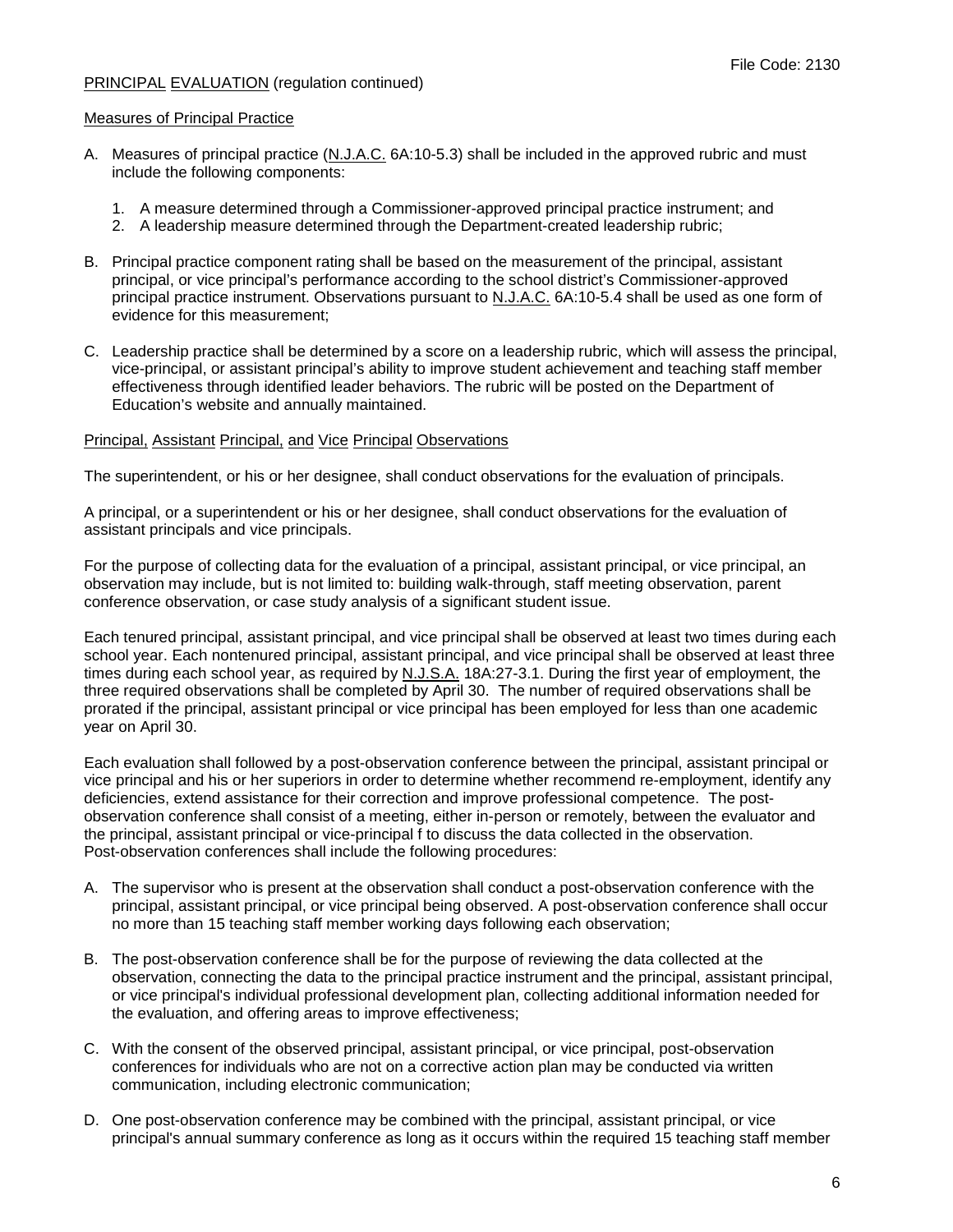working days following the observation;

- E. A written or electronic evaluation report shall be signed by the supervisor who conducted the observation and post-observation and the principal, assistant principal, or vice principal who was observed;
- F. The principal, assistant principal, or vice principal shall submit his or her written objection(s) of the evaluation within 10 working days following the conference. The objection(s) shall be attached to each party's copy of the annual written performance report.

Each tenured principal, assistant principal, and vice principal shall be observed at least two times during each school year. Each nontenured principal, assistant principal, and vice principal shall be observed at least three times during each school year, as required by N.J.S.A. 18A:27-3.1.

An additional observation and post-observation conference shall be required as part of the corrective action plan for any principal, assistant principal or vice-principal who has been rated ineffective or partially effective on the annual summative evaluation, as measured by the evaluation rubrics. The superintendent or principal shall determine the length of the observation.

#### Professional Development Plans

The superintendent shall oversee and review for each principal and supervisor, professional development that links to individual, school, and district professional development goals and the school district's professional development plan.

Each school leader shall create, implement, and complete an individual professional development plan (PDP) that:

- A. Aligns with the Professional Standards for School Leaders (N.J.A.C. 6A:9-3.4) and the Standards for Professional Learning (N.J.A.C. 6A:9C-3.3);
- B. Derives from the results of observations, evidence, and recommendations included in the annual performance evaluation of the school leader;
- C. Identifies professional goals that address specific individual, school, or district goals;
- D. Grounds professional learning in objectives related to improving teaching, learning, and student achievement, and aligns to the school and/or school district plan for professional development; and
- E. Includes training on: school law, ethics, and governance; and other statutory requirements related to student safety, bullying and harassment, and well-being;
- F. The superintendent/designee shall:
	- 1. Review each school leader's individual PDP and individual training needs to ensure alignment to district goals and the school district's plan for professional development;
	- 2. Meet with the principal, supervisor, or other school leader at mid-year to assess progress toward his or her PDP's completion or modification; and
	- 3. Review the individual PDP's status as part of the principal's, supervisor's, or other school leader's annual performance evaluation.

*Note: see board policy 4131/4131.1 Staff Development*

#### **Corrective Action Plans**

A. Each school leader, rated ineffective or partially effective on the annual summative evaluation, as measured by the evaluation rubrics, shall develop a corrective action plan in consultation with the superintendent/designee. The corrective action plan shall be developed according to the procedures detailed in board policy 2130 Principal Evaluation and 4131/4141.1 Staff Development;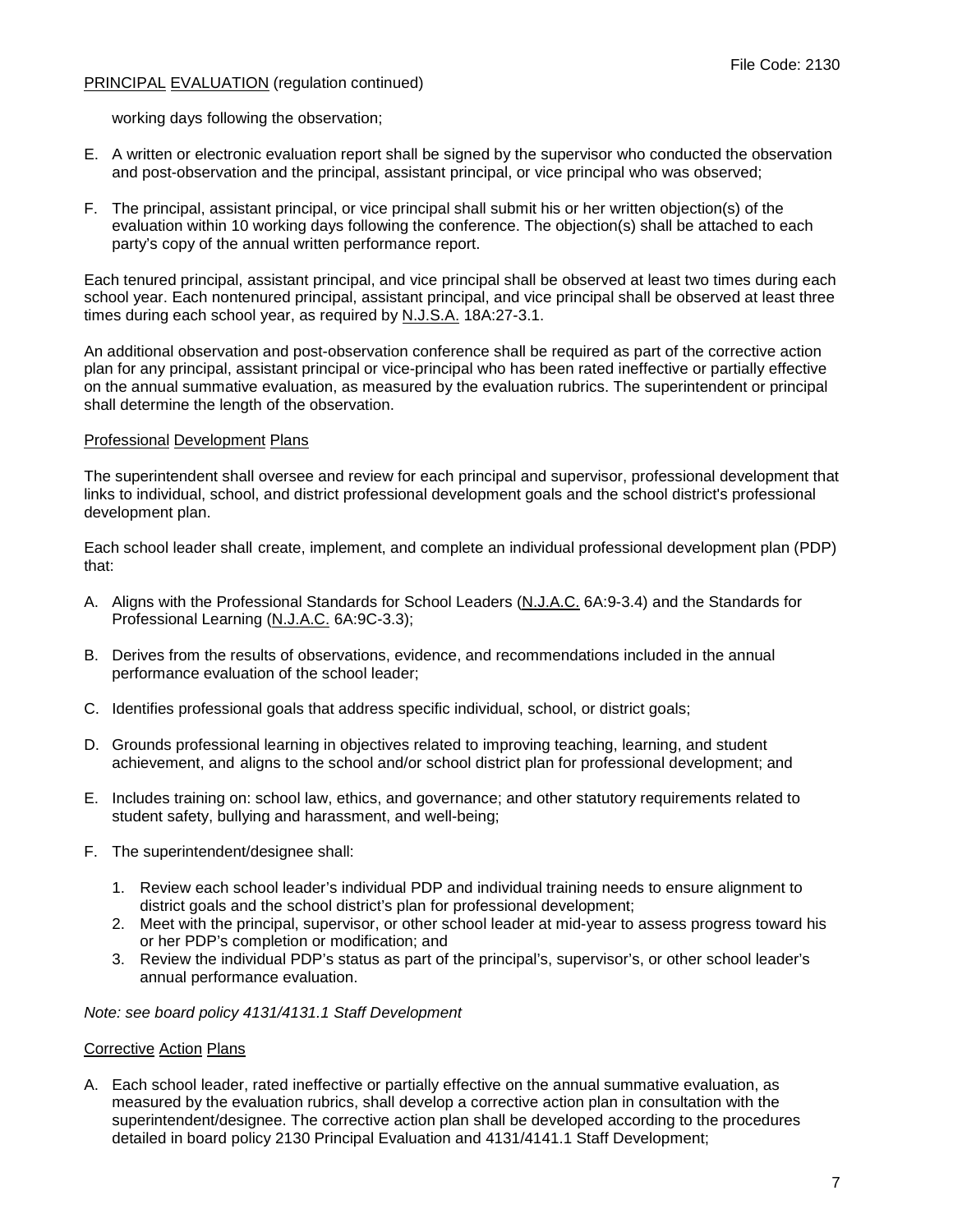- B. Where the summative evaluation rating is calculated before the end of the school year, the corrective action plan shall be developed and the school leader and his or her designated supervisor shall meet to discuss the corrective action plan prior to September 15 of the following school year. The conference to develop and discuss the corrective action plan may be combined with the school leader's annual summary conference that occurs at the end of the year of evaluation;
- C. If the ineffective or partially effective summative evaluation rating is received after the start of the school year following the year of evaluation, then a corrective action plan must be developed, and the school leader and his or her designated supervisor shall meet to discuss the corrective action plan within 15 school leader working days following the school district's receipt of the teaching staff member's summative rating;
- D. The content of the corrective action plan shall replace the content of the individual professional development plan required in N.J.A.C. 6A:9C-3.4(c) and 3.7(c) until the next annual summary conference;
- E. The content of the corrective action plan shall:
	- 1. Address areas in need of improvement identified in the evaluation rubric that resulted in the partially ineffective or ineffective rating;
	- 2. Include specific, demonstrable goals for improvement;
	- 3. Include responsibilities of the evaluated employee and the school district for the plan's implementation; and
	- 4. Include timelines for meeting the goal(s);
- F. The school leader's designated supervisor and the teaching staff member on a corrective action plan shall discuss the teaching staff member's progress toward the goals outlined in the corrective action plan during each required post-observation conference, pursuant to N.J.S.A. 18A:27-3.1 or N.J.A.C. 6A:10- 4.4;
- G. Progress toward the school leader's goals outlined in the corrective action plan shall be documented in the school leader's personnel file and reviewed at the annual summary conference or the mid-year evaluation, when applicable. Both the school leader's on a corrective action plan and his or her designated supervisor may collect data and evidence to demonstrate the school leader's progress toward his or her corrective action plan goals;
- H. Progress toward the school leader's goals outlined in the corrective action plan may be used as evidence in the school leader's next annual summative evaluation; however, such progress shall not guarantee an effective rating on the next summative evaluation;
- I. Responsibilities of the evaluated employee on a corrective action plan shall not be exclusionary of other plans for improvement determined to be necessary by the teaching staff member's designated supervisor;
- J. A superintendent, or his or her designee, and the principal, as appropriate, shall conduct a mid-year evaluation of any school leader pursuant to N.J.S.A. 18A:6-121(c), where the school leader was rated ineffective or partially effective in his most recent annual summative evaluation. If the corrective action plan was created before the start of the academic year, the mid-year evaluation shall occur before February 15; if the corrective action plan was created after the start of the academic year, the mid-year evaluation shall occur midway between the development of the corrective action plan and the annual summary conference. The mid-year evaluation shall include, at a minimum, a conference to discuss progress toward the school leader's goals outlined in the corrective action plan. The mid-year evaluation conference may be combined with a post-observation conference;
- K. The superintendent shall ensure school leader with a corrective action plan receive one observation and a post-observation in addition to the observations required in N.J.A.C. 6A:10-5.4 for the purpose of evaluation, as described in N.J.A.C. 6A:10-1.2 and 5.4. The superintendent or principal shall determine the length of the observation.